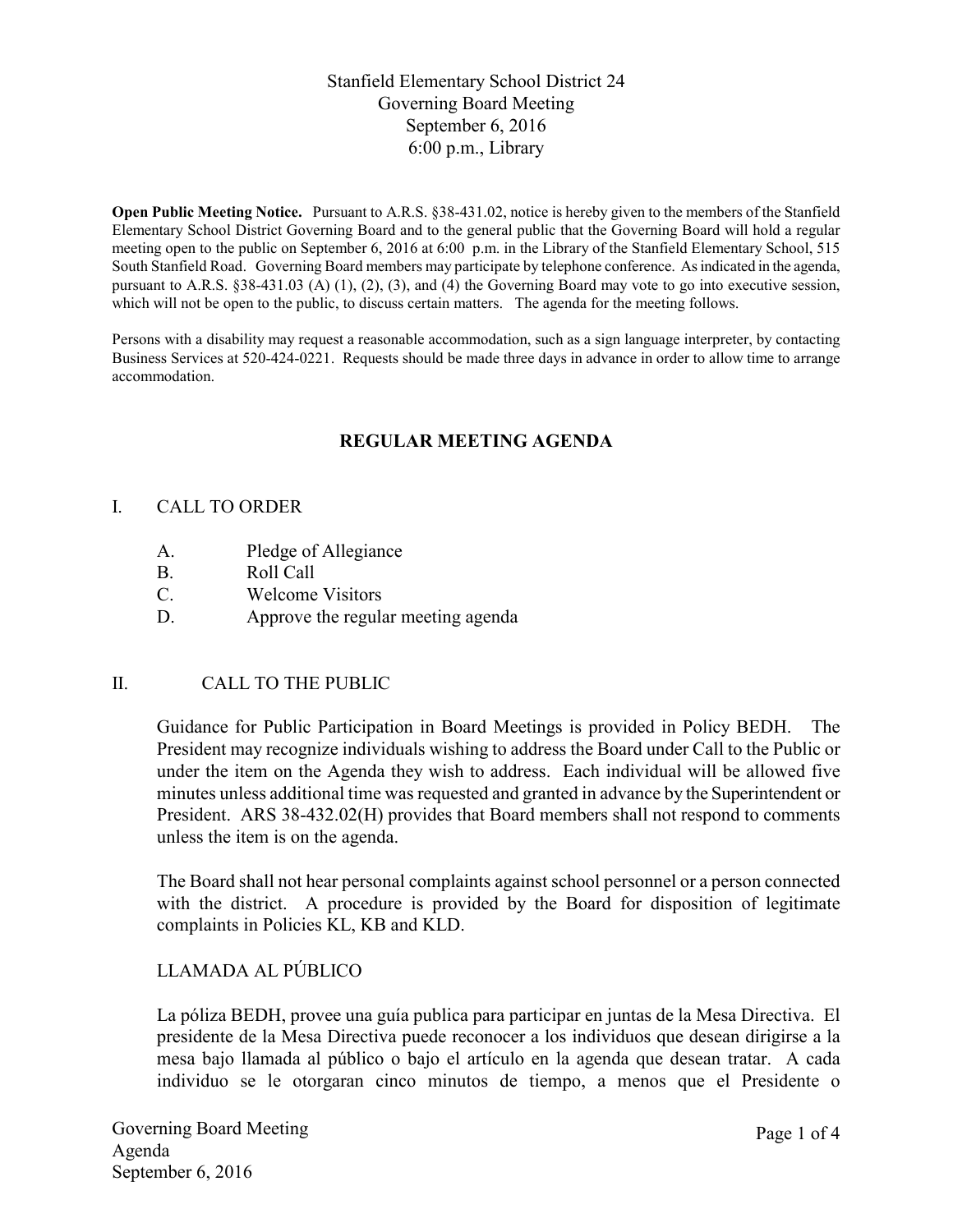Superintendente le hayan concedido tiempo adicional por adelantado. La Póliza ARS 38- 432.02 dice que ningún miembro de la mesa responderá a ningún tipo de comentarios de temas que no estén en la agenda.

La mesa no oirá quejas personales en contra de personal de la escuela o personas que tengan alguna conexión con el Distrito. Para este tipo de quejas la mesa provee otro tipo de procedimientos para la disposición de quejas legítimas las cuales se encuentran en las siguientes Pólizas KL, KB, y KLD.

### III. APPROVAL OF MINUTES

Approve the August 11, 2016 regular governing board meeting minutes

### IV. AWARDS AND RECOGNITIONS

- A. Students of the Month
- B. Employees of the Month will be recognized at the next regular Board meeting

### V. REPORTS

- A. Superintendent's Report 1. First FY16 Audit Site visit by H&M
- B. August Public Funds Expenditure Reports (Pages 1 4)
- C. August Student Activities Report (Page 5-6)
- D. Principal's Report (Page 7)
- E. Operations Support Services Reports (Pages 8 10)
	- 1. Maintenance
	- 2. Transportation
	- 3. Technology

#### VI. NEW BUSINESS ACTION ITEMS – PERSONNEL

All hiring is pending satisfactory completion of background investigation, records verification, and fingerprint report.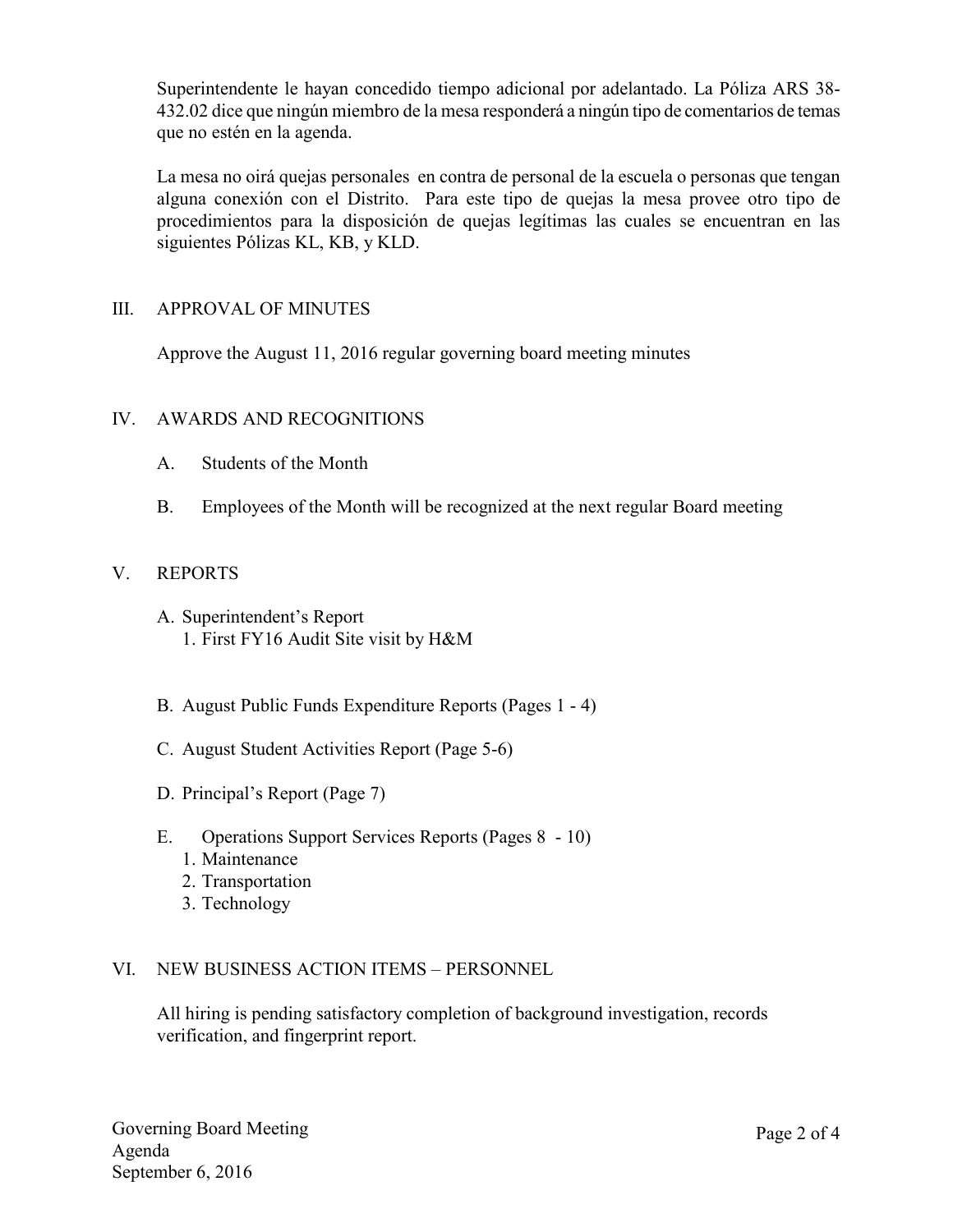- A. Approve hire 2016-17 Substitute Food Service and Substitute Custodian for Elizabeth Nunez
- B. Approve extra duty for the 2016-2017 school year for Laura Scavo, STEP programming
- C. Approve extra duty for the 2016-2017 school year for Hermelina Liddell, Academic Support
- D. Approve hire effective August 29, 2016, Notice of "At-Will" Appointment Initial, 189-day schedule, 1.0 FTE for Dori Diaz, Bus Driver
- E. Approve hire effective August 29, 2016, Notice of "At-Will" Appointment Initial, 189-day schedule, 1.0 FTE for Justin Davis, Maintenance I
- F. Approve hire effective August 16, 2016, Notice of "At-Will" Appointment Initial, 189-day schedule, 1.0 FTE for Juanita Barboza, Instructional Aide
- G. Accept resignation for Part Time Dispatcher by Elizabeth Luna effective August 19, 2016 (Page 11)

## I. NEW BUSINESS ACTION ITEMS – BUSINESS

- A. Ratify approval of payroll vouchers
	- 1. PV5 \$ 120,389.22
	- 2. PV6 \$ 297.83
	- 3. PV7 \$ 138,666.42
- B. Ratify approval of expense vouchers
	- 1. EV1653 \$518.72
	- 2. EV1654 \$103,445.13
	- 3. EV1705 \$ 108,404.69
	- 4. EV1706 \$11,687.62
	- 5. EV1707 \$22,310.14